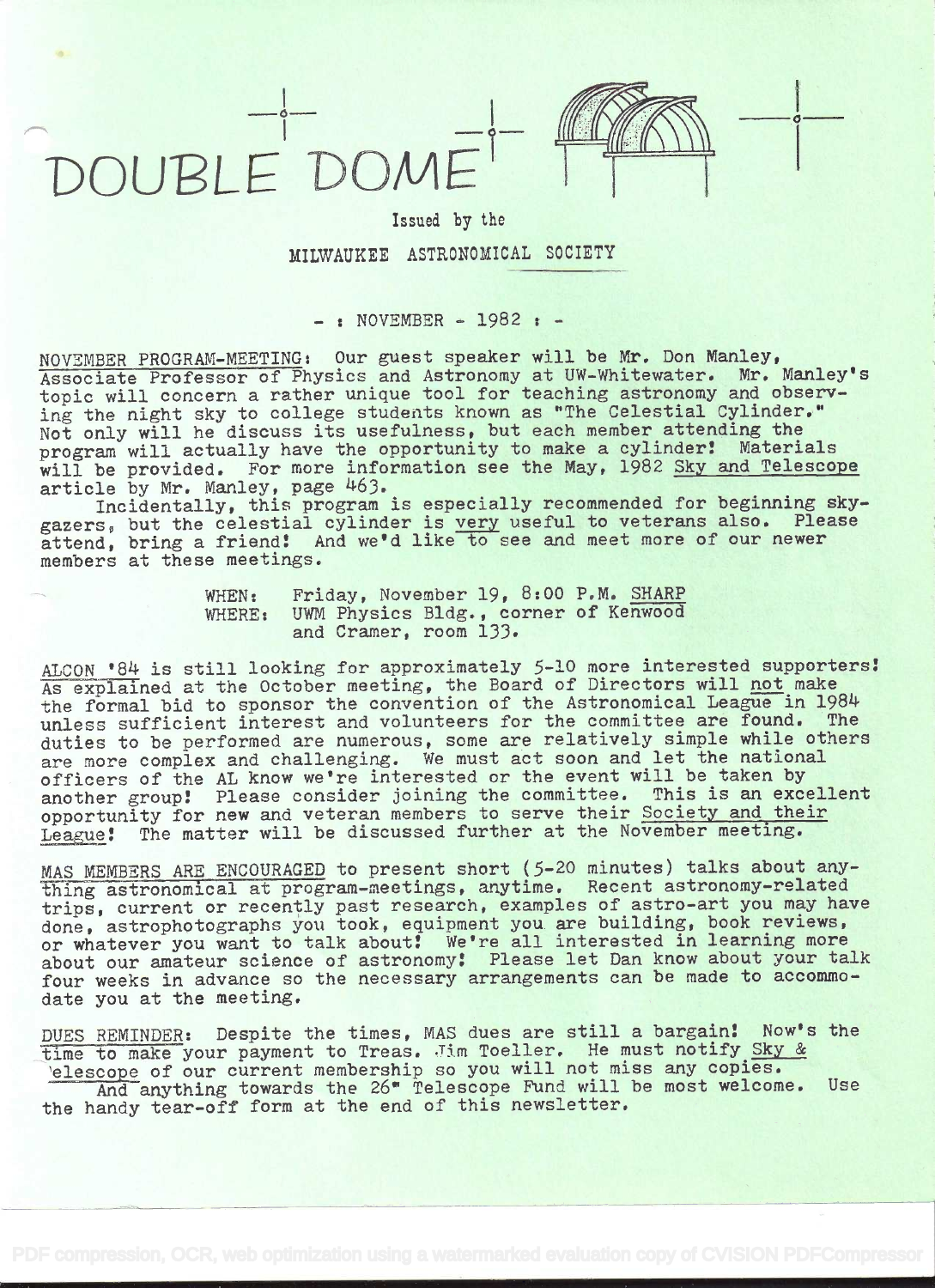SEVERAL MEMBERS OF THE BOARD are currently working on a new brochure about the MAS. The old ones have been depleted and are out of date. If you have suggestions or a special astrophotograph you think might make the new information booklet look good, talk to John Aztalos as soon as possible. We need to have the brochure back in print so new members and visitors to the observatory will know what the MAS is all about!

THIS IS THE LAST CALL for submissions to rename our newsletter. The "Double" Dome" is quite a misnomer now as we have three domes in New Berlin. board of directors narrowed the list of submissions to date at their last meeting and could use some more before making a final choice. Send your ideas (artwork need not be perfect, or even included if you're not sure) in care of Frank Roldan. Hurry, time is short!

OUR NEWEST MEMBER is Lloyd Broehm of Greendale. He will be introduced at the November Program-Meeting.

FOR SALE: Celestron-5 reflector, 3 years old, a fine instrument in excel-Ient condition, complete with tripod, wedge, clock drive, 5, 12 and 25mm eyepieces, counterweights, camera attachment for Cannon type camera, case, and astronomy books, All of these items for 3600 or best offer. Please call Carl Hysley at 442-6586.

FOR SALE: Edmund 3" reflector with tripod, 8 and 25mm eyepieces, star finder, and instruction books. An excellent telescope for a beginner at \$150. Please call Donald Barske at 545-2313.

FOR SALE: Model 152 UNITRON 4" fl5 refractor with equitorial mount, counterweight, tripod, UNI HEX rotary eyepiece selector capable of holding 6 eyepieces, motorized drive, finder, 6 eyepieces--K6Omm, Monochro 40mm, R25mm, Kl8mm, K12.5mm, and Ortho 6mm. Includes carrying cases and other equipment. Asking \$675 for this mint condition telescope. Please call John Voelker at 691-3421 (home) cr 281-9100 (business).

CANADIAN HANDBOOKS for 1983 may be ordered now from Treasurer Jim Toeller for \$5.00 a copy.

These books are a great aid for the amateur as they contain much readyreference information and many charts on near and deep sky objects. Handy to have at the telescope. Fits in your pocket.

COFFEE MUGS will again be available at the November meeting. They are well made of high quality ceramic, white with the MAS emblem in fine detail in blue. A bargain at \$5.00 each. Give some as Christmas gifts! Proceeds go into the 26" Telescope Fund,

## CALENDAR:

|  | Fri., Now. 19: |  | November Program-Meeting. See article.                                                                                           |
|--|----------------|--|----------------------------------------------------------------------------------------------------------------------------------|
|  |                |  | Sun., Nov. 21: 26" Telescope committee meeting. Home of Wm. Tuerck,<br>340 Joanne Dr., Brookfield, 2 P.M. All interested members |
|  |                |  | welcome. People to make small parts needed.                                                                                      |
|  |                |  | Mon., Nov. 29: Board of Directors meeting. Home of M/M J. Toeller,                                                               |
|  |                |  | 407 W. Mall Rd., Glendale, 7:30 P.M. All board members                                                                           |
|  |                |  | urged to attend.<br>Wed., Dec. 1: First Wednesday, 7:30 P.M. at the observatory. Call                                            |
|  |                |  | 258-5626 if you plan to attend. All welcome, especially                                                                          |
|  |                |  | new members. Learn about the MAS.                                                                                                |
|  | Sat. Nights:   |  | Members nights. See article.                                                                                                     |